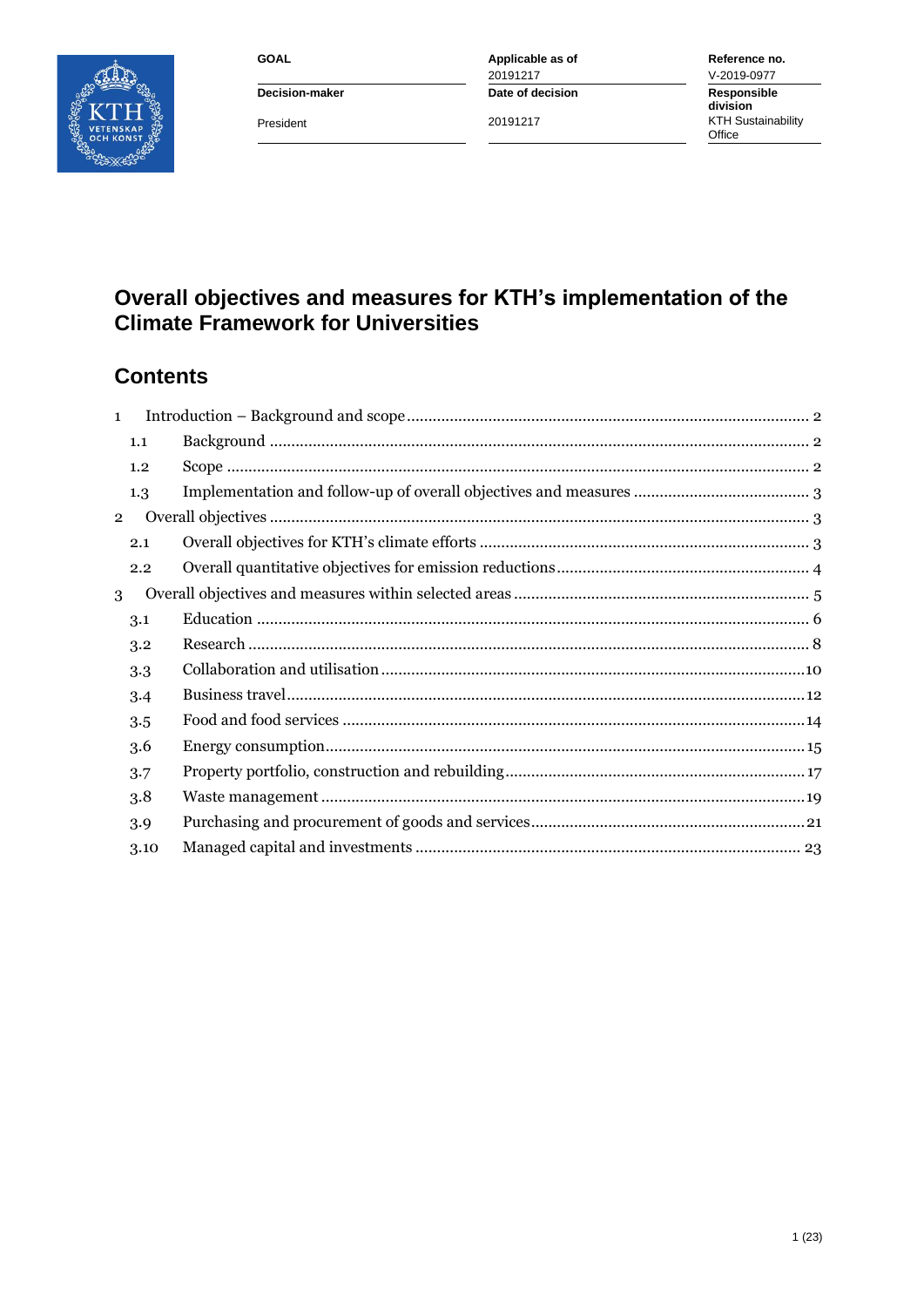## <span id="page-1-0"></span>**1 Introduction – Background and scope**

### <span id="page-1-1"></span>**1.1 Background**

The KTH Royal Institute of Technology (KTH) shall be a leading university of technology within sustainable development and shall contribute to achieving the UN's Sustainable Development Goals. This involves being a leader in climate transformation by combating climate change and shifting to a more sustainable society in agreement with national and international commitments as a minimum. This covers education, research and collaboration, as well as our own climate impact. KTH assesses that the pace of the climate efforts needs to increase. KTH has acceded to the Climate Framework, which was developed through an initiative by KTH and Chalmers University of Technology for universities in Sweden. Through the Climate Framework, KTH has undertaken the following:

- We will through education, research and external engagement help society as a whole to achieve set objectives.
- We will work to reduce our own climate impact in line with society's commitment as expressed in national and international agreements.
- We will, based on our HEI-specific conditions, set up far-reaching objectives for climate-related work and also allocate resources so that we can achieve these objectives and conduct follow ups.
- We will clearly communicate our climate-related work in order to inspire and spread knowledge to other organisations and members of society.

In this document, KTH has decided on overall objectives and measures to implement the undertakings in the Climate Framework and to work in line with the associated guide. This takes place in line with international and national agreements and commitments<sup>1</sup>.

## <span id="page-1-2"></span>**1.2 Scope**

 $\overline{a}$ 

KTH's work to develop overall objectives and measures for the climate efforts is a part of KTH's ongoing work with sustainable development. Sustainable development is one of the President's prioritised areas according to KTH's Development Plan 2018-2023.

To estimate emissions of greenhouse gases from an organisation, one usually distinguishes between "Scope 1", "Scope 2" and "Scope 3". KTH has added its own category to this, "Scope 4":

- Scope 1 comprises the direct emissions from the organisation's activities. It can involve emissions from lab activities or from the vehicles that the organisation owns.
- Scope 2 includes emissions from production of the energy (electricity, heating and cooling) that the organisation buys, such as district heating from Stockholm Exergi.
- Scope 3 includes emissions in earlier stages from production of goods and services that the organisation purchases, such as IT products, business travel and emissions linked to waste management that arises when the waste is handled in a later stage.
- "Scope 4" includes emissions from activities that do not formally have a tie to an organisation, but that many stakeholders perceive as linked to the organisation and that the organisation

<sup>&</sup>lt;sup>1</sup> For a description of the documents on which the developed overall goals and measures are based, refer to Appendix 1.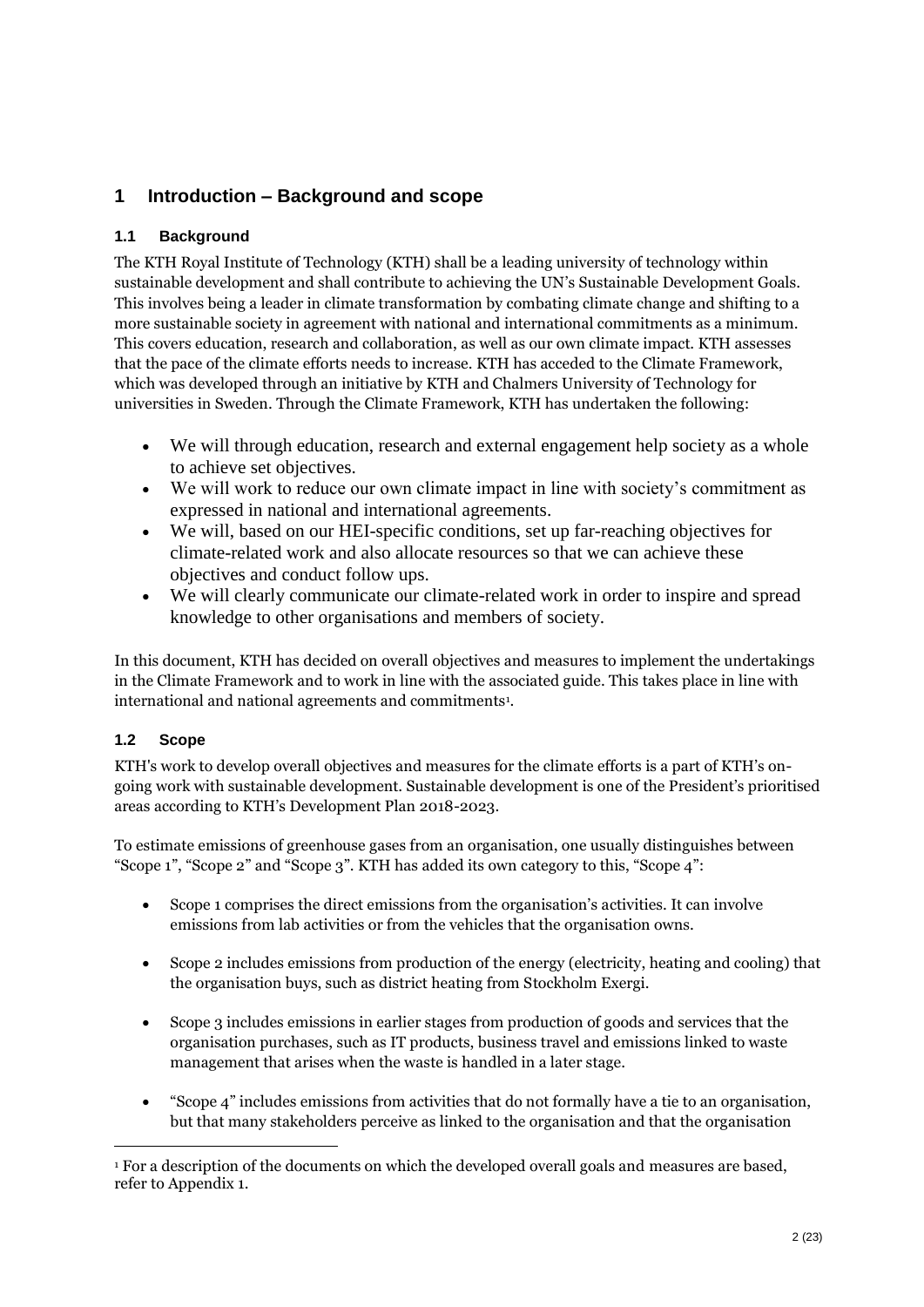may have some influence over, such as restaurants on campus which KTH does not control via agreements.

The overall objectives and measures in this document have been put in line with the above division into Scope 1-4.

The overall objectives and measures are primarily concern KTH's employees and students, but will influence KTH's property owners, cooperative partners, financiers and other external parties on a national and international level.

In this document, the term "climate neutral" is used. The term means that no impact on the climate is caused, i.e. that no net emissions of greenhouse gases are added to the atmosphere, also known as "net zero emissions".

All objectives below that apply for 2020 are existing objectives that are a part of KTH's sustainability objectives for the period 2016-2020.

#### <span id="page-2-0"></span>**1.3 Implementation and follow-up of overall objectives and measures**

The overall objectives and measures will be linked to KTH's work to achieve new and existing sustainability objectives and they will be implemented and followed up within the scope of the environmental management system and the quality management system for education and research. In order to follow up the sustainability objectives and climate objectives, current indicators (see Appendix 2) need to be developed to obtain new knowledge and improved data collection. Qualitative follow-ups are also used.

In order to achieve the climate objectives, steps need to be taken. Therefore, within the scope of the ordinary operational planning, action plans shall be prepared including detailed measures based on the overall measures specified below. Besides the measures, the action plans point out responsible functions, resources, timetables and when follow-up and evaluation are to take place.

The results of the follow-up will be presented in KTH's sustainability report to the University Board and in connection with the annual reporting to the Swedish Environmental Protection Agency that takes place to the government at the same time. The results are presented in KTH's annual report and in THE's ranking against the UN global sustainable development objectives.

KTH disseminates information about its work by implementing overall objectives and measures internally within KTH and via the national and international networks that KTH participates in.

## <span id="page-2-1"></span>**2 Overall objectives**

#### <span id="page-2-2"></span>**2.1 Overall objectives for KTH's climate efforts**

According to the policy for sustainable development, KTH has the goal of being a leading technical university within sustainable development. This also includes being a leader within climate transformation. Pursuant to this, KTH shall have quantitative objectives that are more ambitious than is required to achieve national and international objectives.

The overall goal for KTH's climate efforts comprises education, research and collaboration, as well as our own climate impact and applies for the entire period of 2020 to 2045.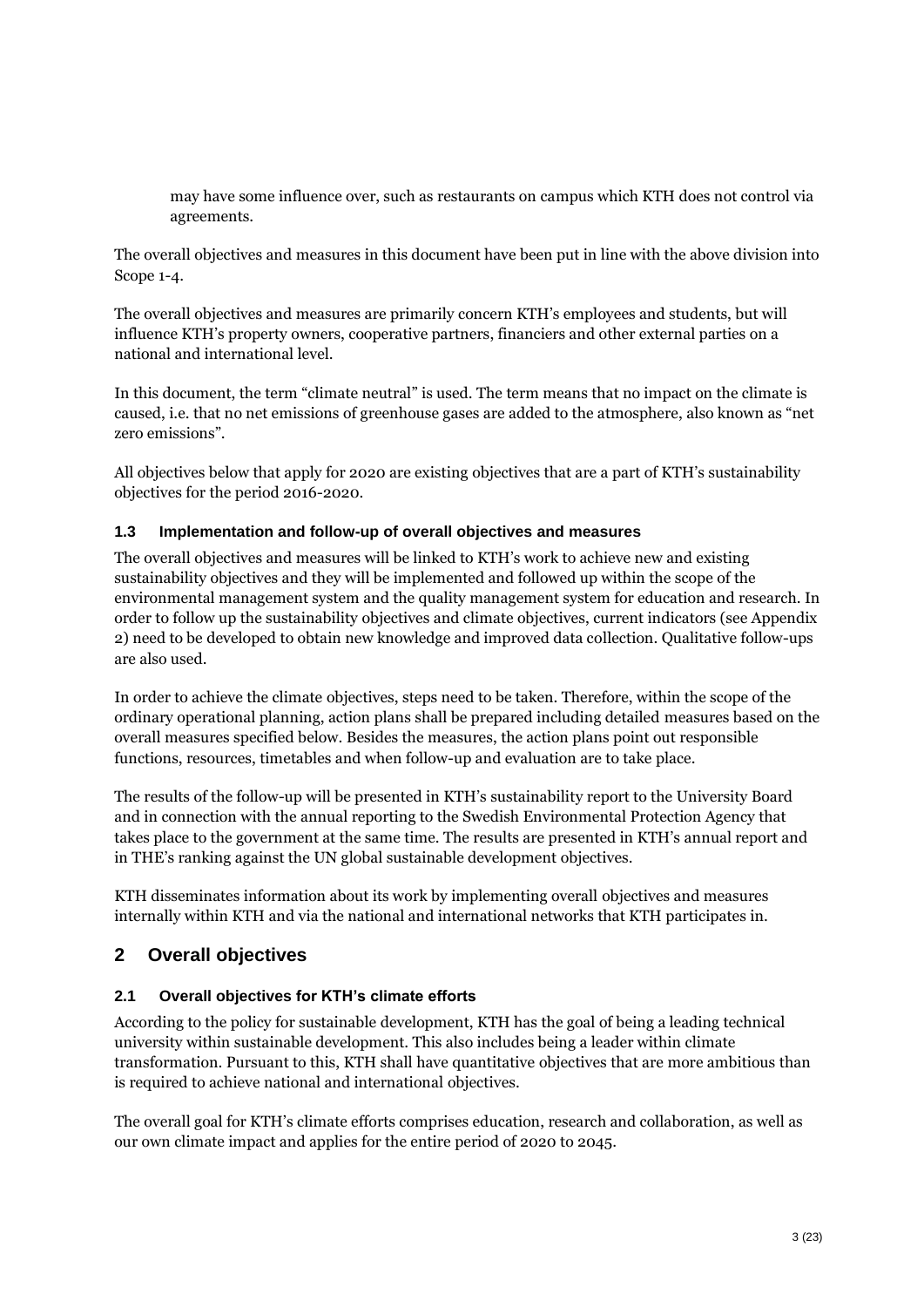Within our internationalisation work, we shall serve as a good example and contribute to the climate transformation through reduced impact and greater knowledge.

KTH shall be active in the social debate and contribute knowledge for a climate neutral society.

We shall participate actively in national and international forums within education, research and collaboration on climate transformation and in forums for climate transformation regarding our own activities.

Within the scope of these forums, we shall participate in the work of developing methods for measurement and follow-up.

Based on its mission, KTH shall have transparent methods to measure, follow up and communicate climate impact from its own activities.

#### <span id="page-3-0"></span>**2.2 Overall quantitative objectives for emission reductions**

Below are overall objectives for the areas in which there are possibilities of quantitative emissions estimates.

 **2020:** In order to follow up the overall quantitative objectives, KTH has developed methods to estimate KTH's climatic impact. An initial investigation was conducted in 2020. A plan for follow-up and proposals on an action plan based on outcome has been prepared.

Within Scope 3, carbon dioxide emissions from air travel have decreased by 20% per full-time equivalent compared with 2015.<sup>2</sup>

 **2022:** KTH is climate neutral regarding Scope 1 (direct emissions from KTH's own operations) and is clearly reducing emissions from Scope 2 (emissions from production of purchased electricity, heating and cooling).

Within Scope 3, the climate impact from air travel has decreased by 25% per full-time equivalent compared with 2015.

**2025:** KTH is climate neutral regarding Scope 1 and 2.

Within Scope 3, the climate impact from air travel has decreased by 40% per full-time equivalent compared with 2015 and climate impact from procured goods and services has decreased by 40% compared with 2015.

- **2030:** KTH has reduced its climate impact by 60% (Scope 1, 2 and 3) per full-time equivalent compared with 2015.
- **2040:** KTH has reduced its climate impact by 90 % (Scope 1, 2 and 3) per full-time equivalent compared with 2015.
- **2045:** KTH is climate neutral (Scope 1, 2 and 3).

After 2045, KTH has negative emissions.

<sup>2</sup> Included in the current sustainability goal for travel.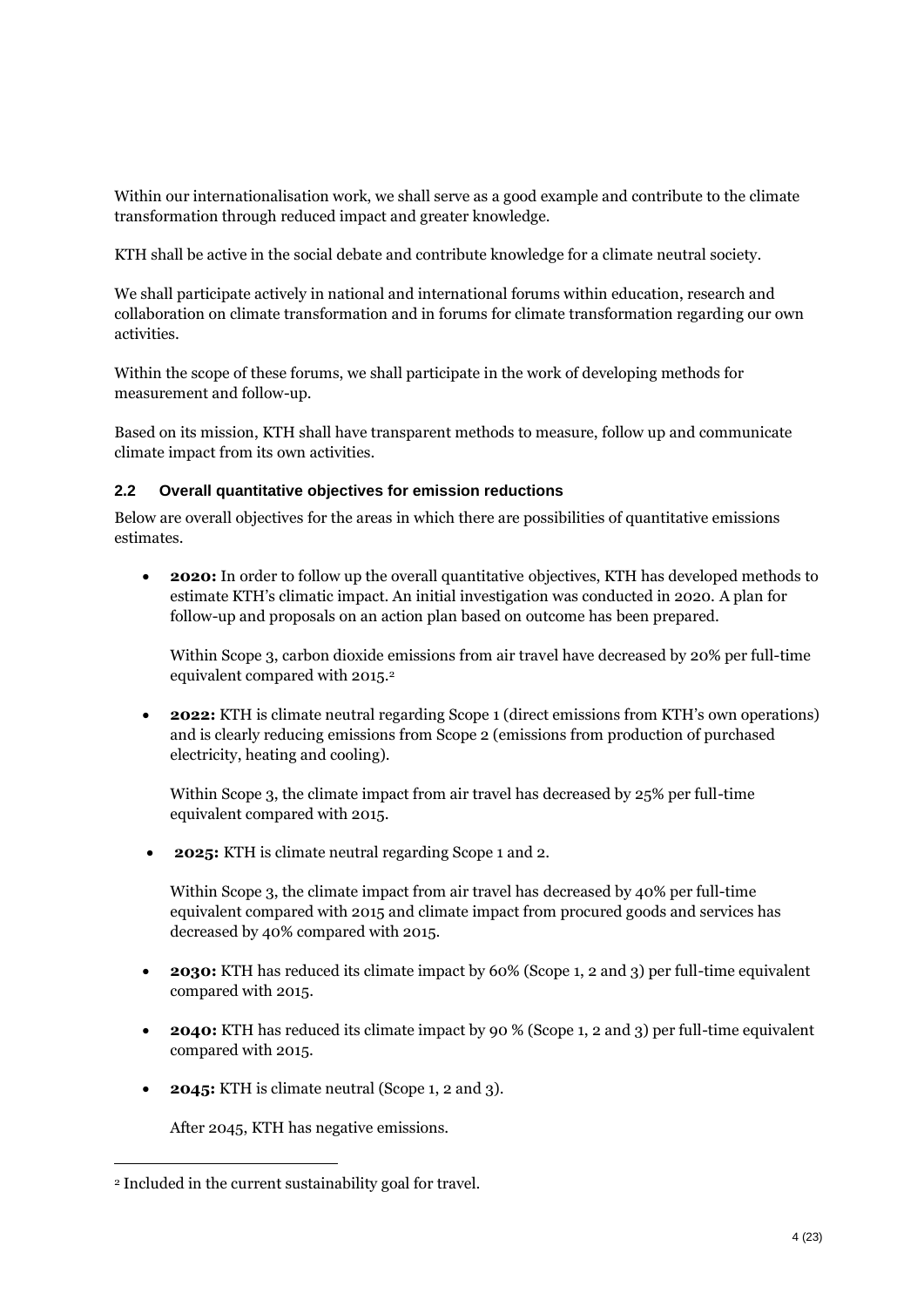During the period, KTH actively works with various stakeholders to reduce emissions from what is called Scope 4 above.

Objectives stated above have 2015 as a base year. Different base years can be used below depending on data availability. If no base year is stated, 2019 is the base year.

## <span id="page-4-0"></span>**3 Overall objectives and measures within selected areas**

Objectives and overall measures are addressed below for the areas that have a major impact from a climate strategy perspective. It concerns KTH's activities: education, research and collaboration, and the impact from its own activities through e.g. waste management, travel and procurement.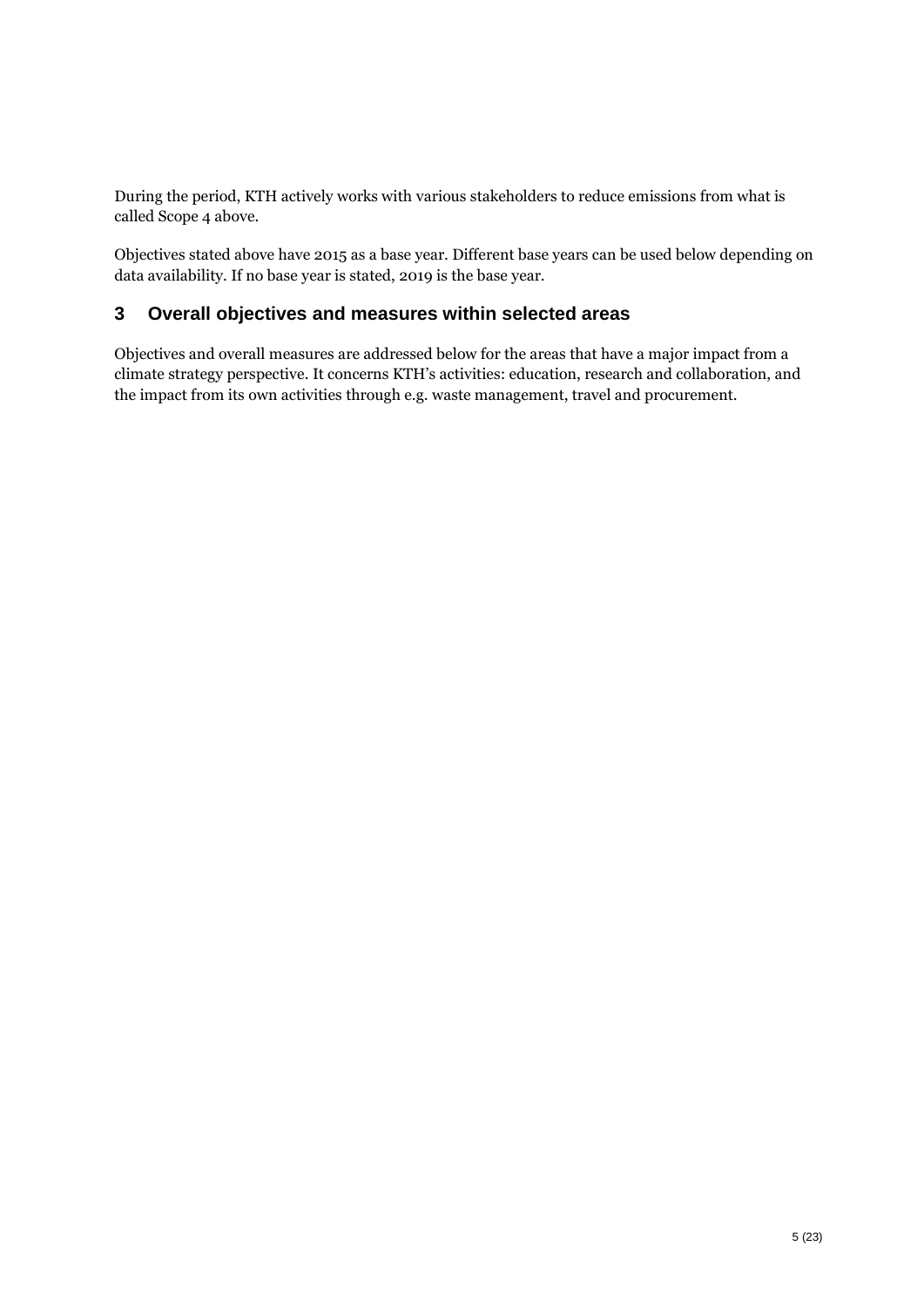#### <span id="page-5-0"></span>**3.1 Education**

#### 3.1.1 Objectives

**2020:** Sustainable development shall be integrated in all educational programmes at all levels so that, after graduation, students can contribute to a sustainable social development.<sup>3</sup>

**2022:** All employees at KTH have knowledge of climate challenges and actively work to reduce the climate impact based on their role and function at KTH.

At all educational programmes, there are compulsory components that mean that students after graduation have knowledge and skills so that they within their educational fields can contribute to a transformation to a climate-neutral society.

KTH has an active collaboration with the KTH Student Union (THS) and student associations to support them in their work to monitor issues that concern sustainability and climate, among others, within education.

Staff in leading teaching roles, such as the Director of First and Second Cycle Education, the Director of Third Cycle Education, programme coordinators and individuals on the education committee and the equivalent have undergone training in how sustainable development (including climate issues) can be integrated in educational programmes.

**2025:** Staff in all leading roles at KTH have knowledge of sustainable development (including climate issues) and have undergone training in how sustainable development can be integrated in the daily activities and their processes.

The schools' departments/divisions whose subject can contribute to a climate-neutral society and who conduct education at KTH have faculty with expertise in being able to teach about transformation to a climate-neutral society.

In the first, second and third cycle, there are educational programmes that have a focus on sustainable development and climate transformation. In all cycles (first, second and third), there are educational programmes that have a focus on these issues based on an interdisciplinary perspective that also integrates social sciences and humanities.

KTH has developed and strengthened continuing professional education within sustainable development, including climate issues.

**2020-2030:** KTH is a leading technical university in education for sustainable development and for a transformation to a climate-neutral society.

#### 3.1.2 Overall measures

 $\overline{a}$ 

Within the scope of the educational programmes, the schools need to describe steps that they intend to take and how they, within the scope of the quality management system for education and within the scope of the environmental management system, intend to follow up the measures. This can take place in the schools' annual operational plan or in separate action programmes/plans.

<sup>3</sup> Included in the current sustainability goal for education, which in this strategy will include climate issues in a clearer way. Even after 2020, it will be important to continue this work.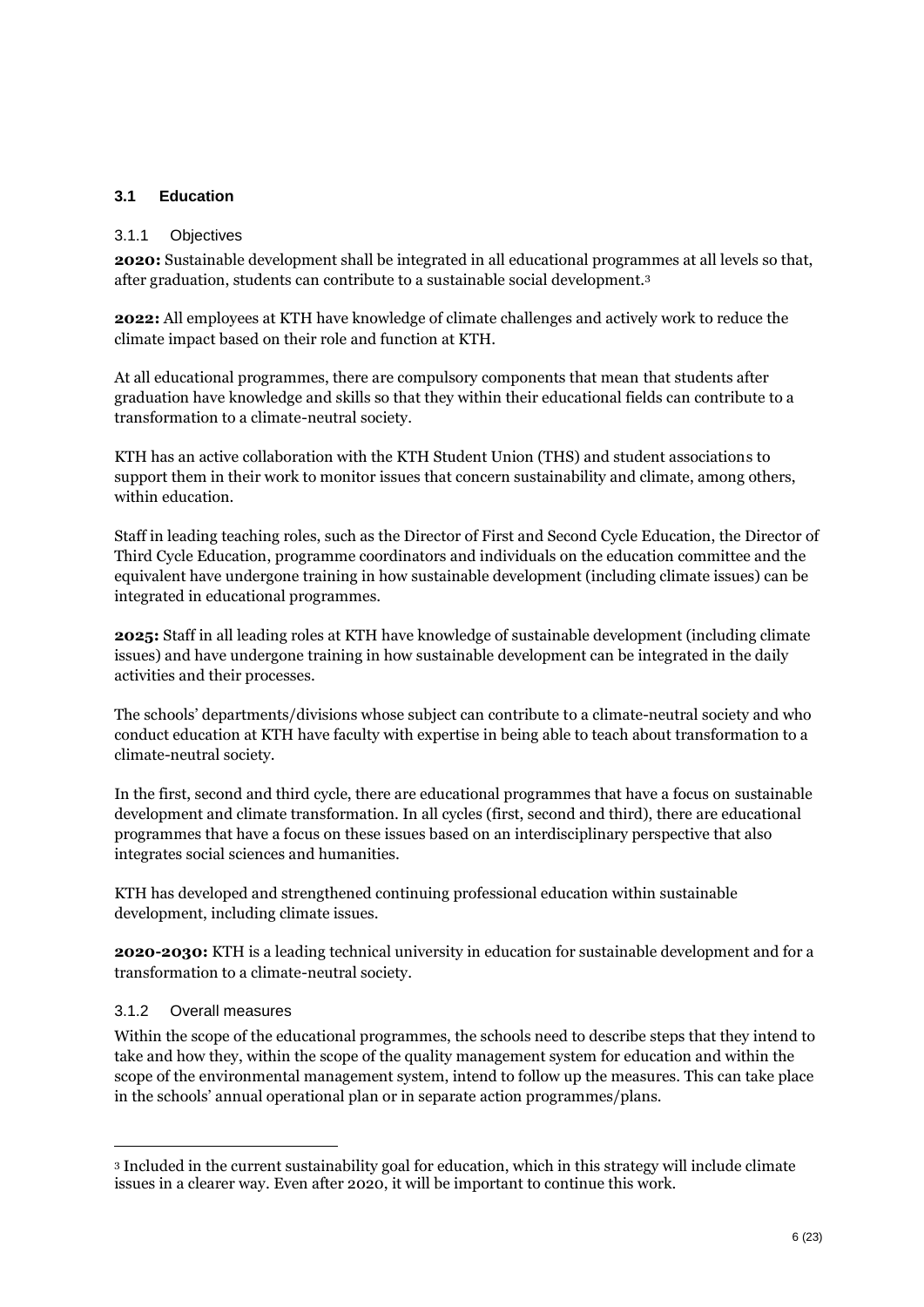In addition, follow-up and activities are needed that support teaching staff and programme coordinators. These activities need to continue to be developed during the period and contain, among other things, educational resources and possibilities to individual coaching.

For several of the objectives, new courses or educational programmes need to be developed. It is essential that the activities begin on time in order to achieve the objectives.

To ensure that there is faculty with expertise, the schools need to take this into account in their recruitment and staff training plans and strive to recruit and retain staff with climate expertise.

Staff training shall be developed, among other things, for the operational support and for specific groups, such as IT and procurement.

In connection with a review of KTH's financial resource model, incentives shall be investigated to achieve KTH's climate and sustainability objectives.

Current indicators<sup>4</sup> need to be further developed so that they also reflect the more specific climate objectives. For example, the number of climate certified courses/programmes and the number of degree projects with a climate focus can be indicators. Quantitative indicators also need to be supplemented with qualitative follow-ups and evaluations.

<sup>4</sup> For indicators, see Appendix 2.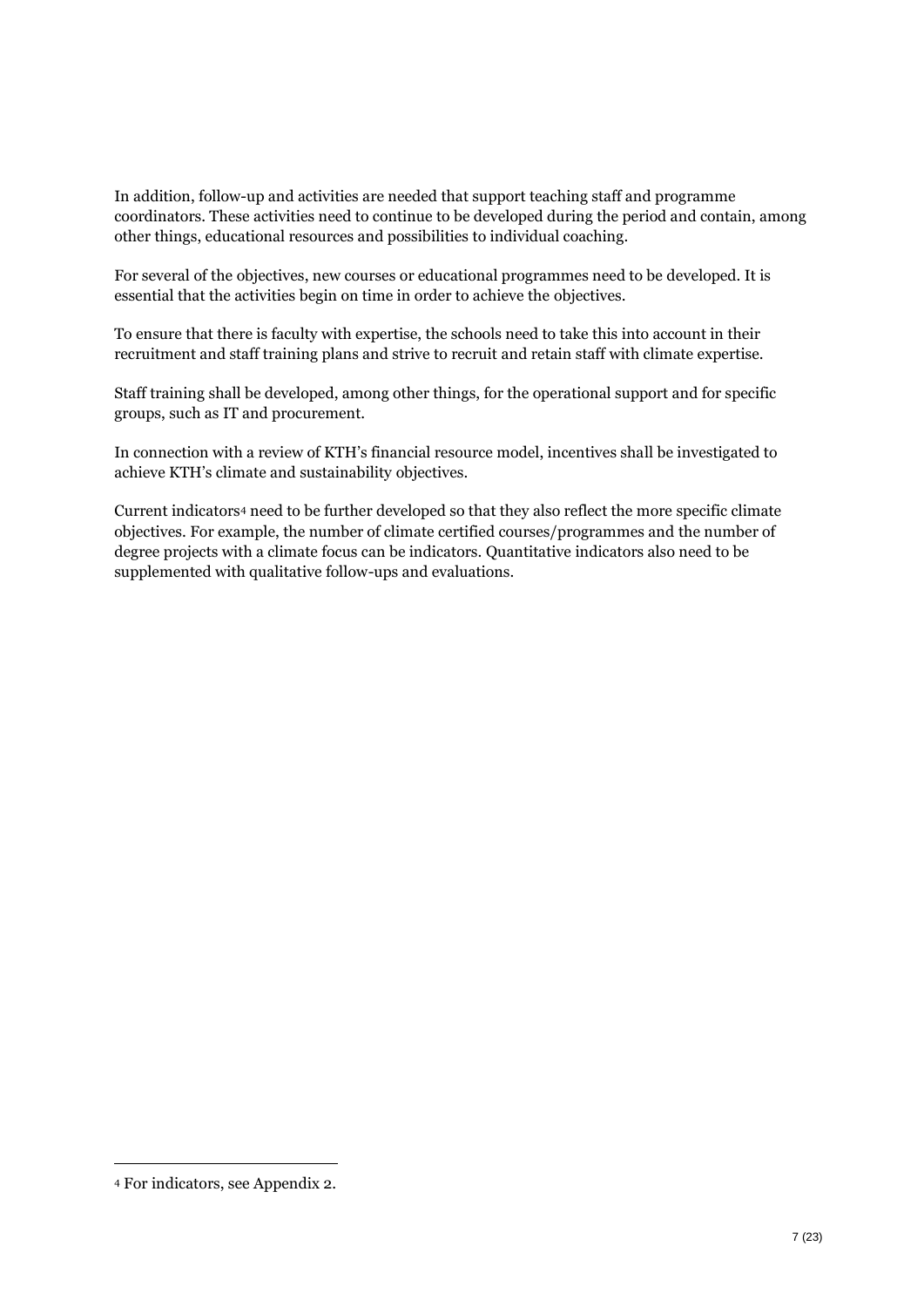#### <span id="page-7-0"></span>**3.2 Research**

#### 3.2.1 Objectives

**2020:** KTH's research and sustainable development shall increase. The integration of sustainable development in KTH's research base shall increase.<sup>5</sup>

**2025:** KTH is a leading technical university within research for a climate-neutral society. This includes that KTH has significant and increasing external grants within research for a climate-neutral society from different financiers.

The integration of sustainable development and climate research in KTH's research base has increased. KTH's research base includes faculty appointments, faculty appropriation, centre formations, etc. The schools' departments/divisions whose subjects can contribute to a climate-neutral society have faculty with expertise to be able to conduct research and attract external grants regarding transformation to a climate-neutral society.

KTH has established an interdisciplinary centre or the equivalent for climate transformation. This works, among other things, with a system perspective where knowledge from different areas is combined. Besides research, the centre communicates climate research and has dialogue with other actors to obtain the best effect on the social transformation.

KTH's campus is used for application of research and teaching in climate issues.

**2020-2030:** KTH continues to be a leading technical university within research for a climate-neutral society. Results from KTH's climate research come to use in society on a national and international level and contribute to achieving Sweden's climate targets of net zero emissions and global objectives linked to the Paris Agreement.

#### 3.2.2 Overall measures

 $\overline{a}$ 

A strategic effort with connection to sustainable development is being conducted during 2020. Continued efforts are being made centrally and at the schools during the period until 2025.

The schools need to describe measures that they intend to take and describe plans for follow-up of the measures in the scope of the quality management system for research and in the scope of the environmental management system. This can take place in the schools' annual operational plan or in separate action programmes/plans.

To ensure that there is faculty with expertise, the schools need to take this into account in their recruitment plans and strive to recruit and retain internationally prominent climate researchers.

In order to strengthen research and for the research results to have an impact, stronger collaboration is needed within KTH, with other universities and with companies, the public sector and civil society.

In connection with a review of KTH's financial resource model, incentives are investigated to achieve KTH's climate and sustainability objectives.

<sup>5</sup> Included in the current sustainability goal for research, which in this strategy will include climate issues in a clearer way. Even after 2020, it will be important to continue this work.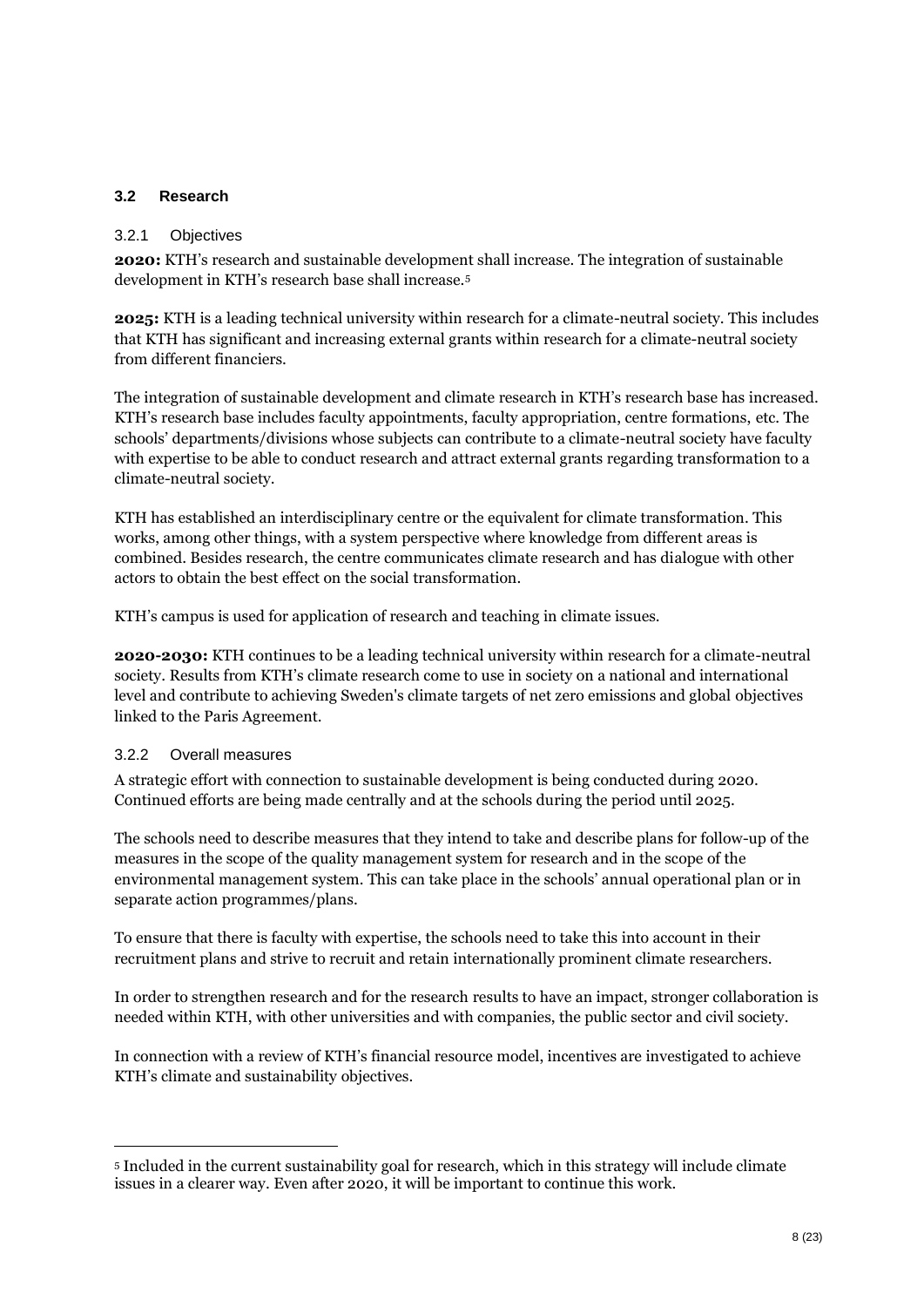Current indicators<sup>6</sup> need to be further developed so that they also reflect the more specific climate objectives. Bibliometric indicators shall be developed so that they reflect the climate objectives. Quantitative indicators need to be supplemented with qualitative follow-ups. University ranking on the climate theme is monitored, such as THE's ranking based on the global sustainable development objectives and especially the ranking for SDG 13.

<sup>6</sup> For indicators, see Appendix 2.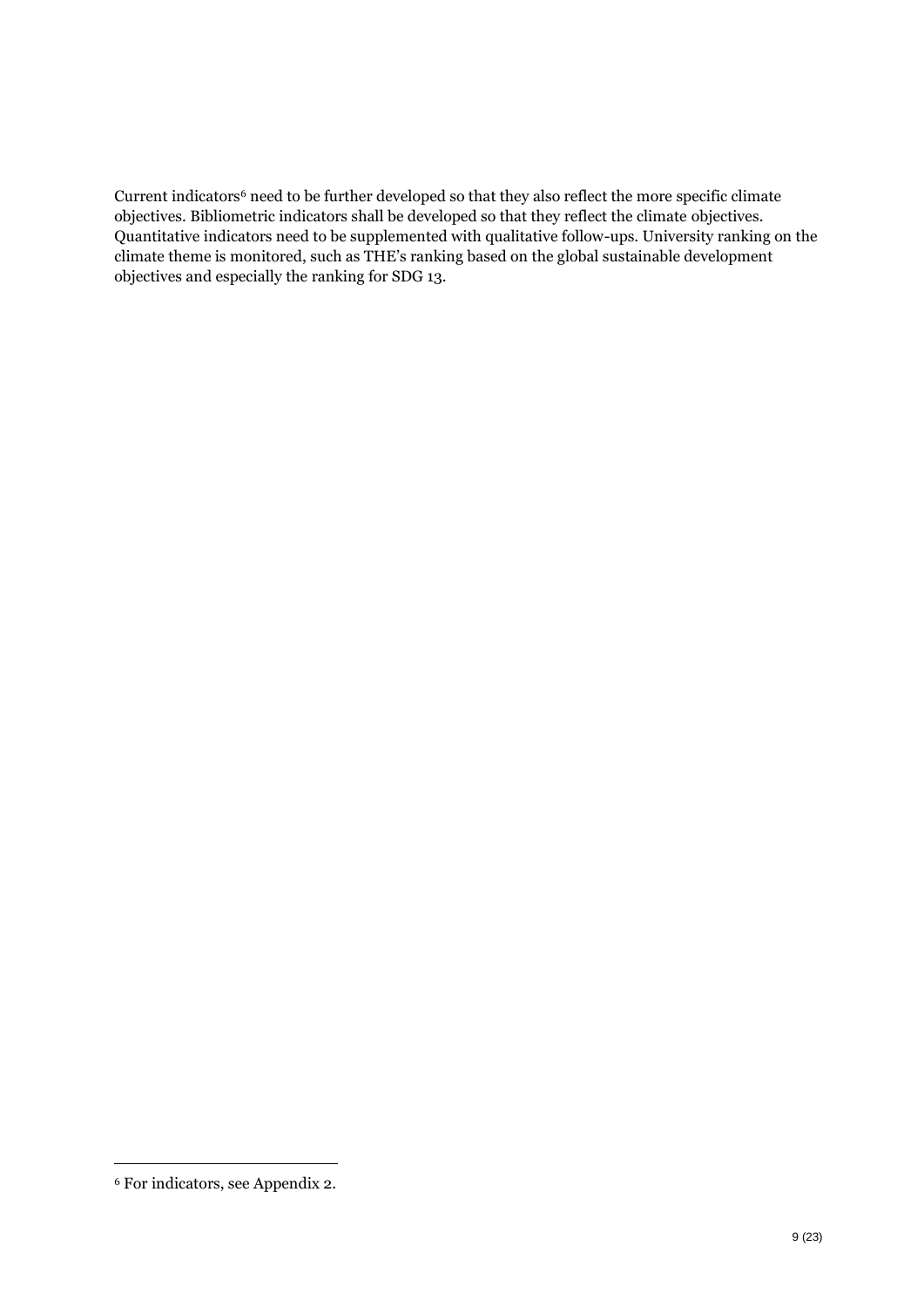#### <span id="page-9-0"></span>**3.3 Collaboration and utilisation**

#### 3.3.1 Objectives

**2020:** In collaboration with existing and new partners, stakeholders and students, KTH shall work to contribute to a sustainable social development. Through communication, dialogue and collaboration with the surrounding society, a clearer picture is conveyed of KTH as a leading technical university within sustainable development.<sup>7</sup>

**2022:** KTH collaborates with partners who contribute to a sustainable development and reduced climate impact. KTH does not participate in collaboration with partners that work against climate transformation, such as developing extraction of new fossil fuels.

KTH develops cooperation with new and existing partners, who contribute to the reduction of climate impact. In all relevant agreements and cooperation with strategic partners and other partnerships, sustainable development and climate issues are integrated.

In governing documents that concern collaboration, innovation and communication, sustainable development and climate issues are integrated.

Innovations and research from KTH that contribute to climate transformation have gained an increased impact on society actors.

In communication, dialogue and collaboration with stakeholders and students, KTH is perceived as a leading technical university in sustainable development and for a climate transformation.

KTH clearly involved the students in KTH's work to implement objectives and measures to contribute to the climate transformation.

The visibility of KTH's work on sustainable development and climate issues has increased.

KTH's campus is used to exhibit examples of solutions for a climate-neutral society.

**2025:** KTH is a leading technical university for climate transformation within collaboration and innovation.

**2030-2045:** KTH being perceived by its stakeholders as a leading university for climate transformation has continued to be strengthened and further developed. The work is conducted continuously and new objectives are developed during the period.

#### 3.3.2 Overall measures

 $\overline{a}$ 

In order to achieve the objectives, KTH needs to continue to conduct dialogue with and develop relationships and collaboration with new and existing stakeholders and students.

The climate work needs to be presented to students and employees at an early stage and it needs to be easy for stakeholders to understand and read the communication. Implemented activities linked to KTH's work with the climate issue need to be communicated externally and internally for relevant stakeholder groups.

<sup>7</sup> Included in the current sustainability goal for collaboration, which in this strategy will include climate issues in a clearer way. Even after 2020, it will be important to continue this work.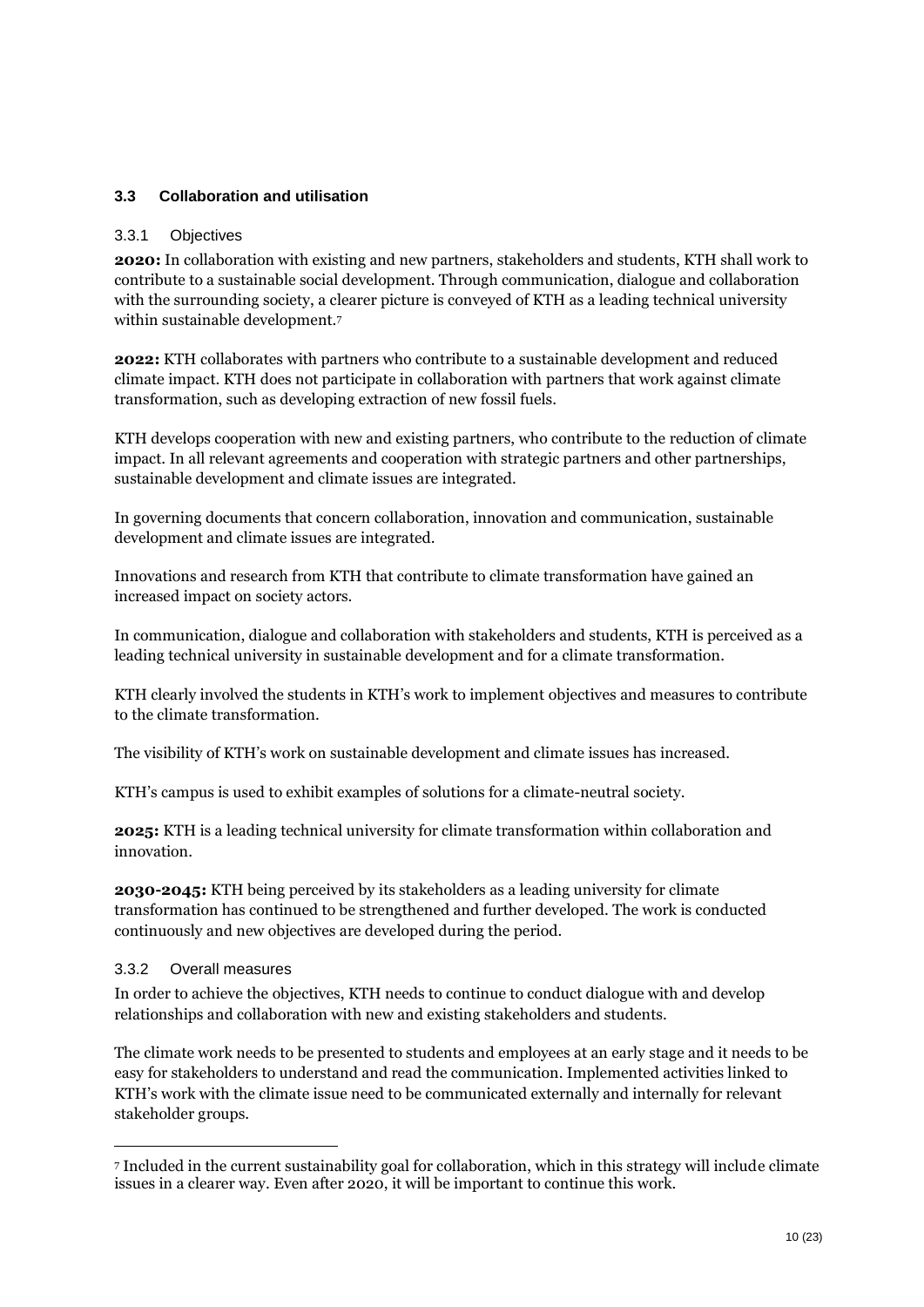KTH continues to initiate, support, develop and conduct collaborative projects focused on the climate. KTH continues to support commercialisation of innovation and research that contributes to climate transformation. Knowledge exchange with stakeholders takes place in meeting arenas and in networks that KTH creates, supports and participates in.

KTH's work on the climate issue is conveyed in existing communication channels. KTH is involved in investigations and delegations that support the government's climate work. Extra focus on climate is provided in KTH's support activities within innovation.

KTH develops locations on KTH's campus that present climate work and invite participation, such as through demonstration projects on campus. KTH develops methods and tools for considerations between different measures.

Current indicators for collaboration need to be further developed so that they also reflect the more specific climate objectives. Follow-up of governance documents, objectives, measurements and measures is to be done annually.

Qualitative evaluation of collaboration with strategic partners and other partnership agreements with regard to sustainable development and climate transformation shall take place annually. Qualitative and quantitative follow-up of innovation efforts with regard to sustainable development and climate transformation also needs to be done.<sup>8</sup>

<sup>8</sup> For current and new indicators, see Appendix 2.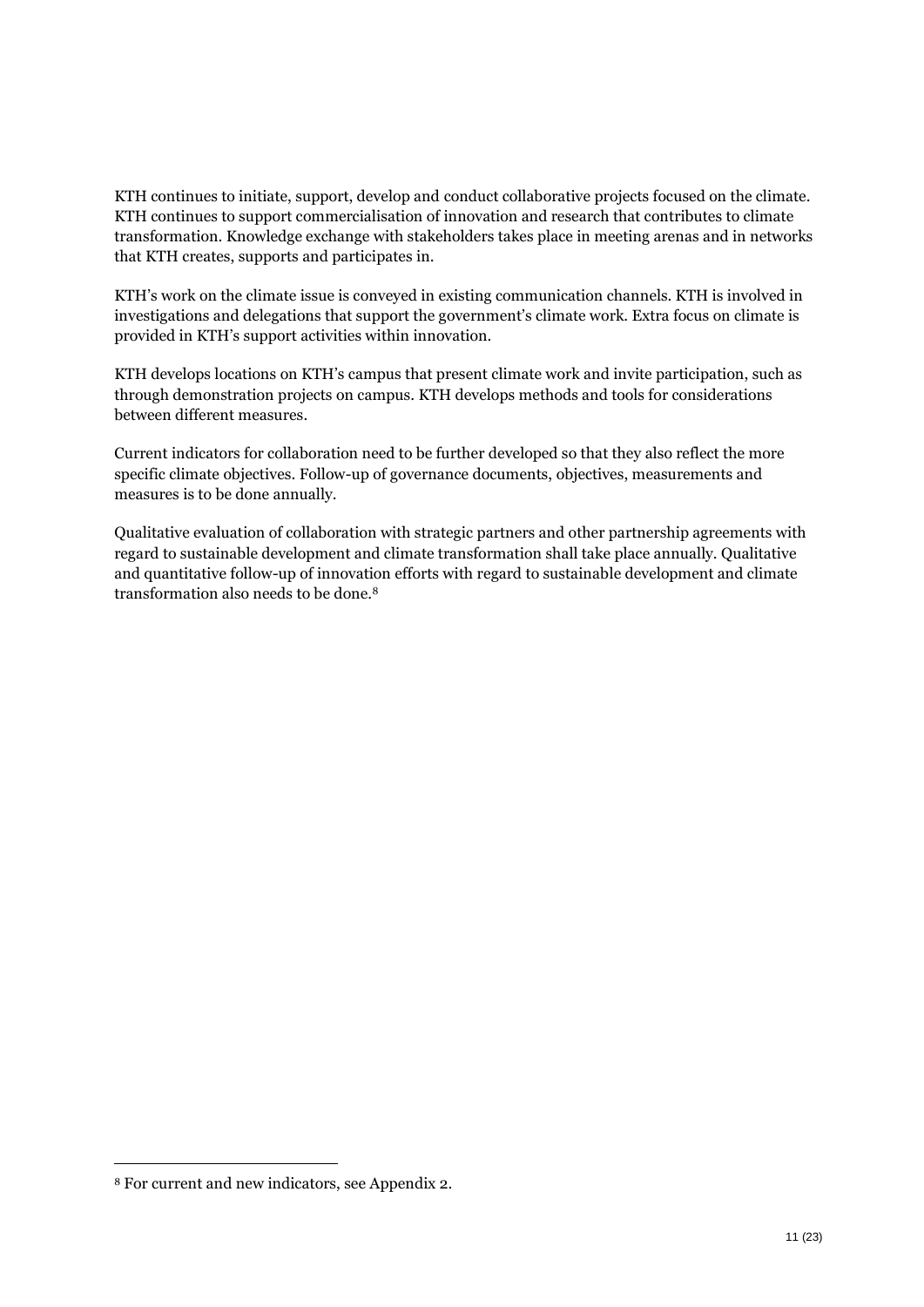#### <span id="page-11-0"></span>**3.4 Business travel**

#### 3.4.1 Objectives

**2020:** Carbon dioxide emissions from KTH's travel shall decrease by 20% per full-time equivalent (base value 2015).<sup>9</sup>

**2022:** KTH's climate impact from business travel (carbon dioxide equivalents per full-time equivalent) has decreased by 25% compared with the 2015 levels.

**2025:** KTH's climate impact from business travel (carbon dioxide equivalents per full-time equivalent) has decreased by 40 % compared with the 2015 levels.

**2030:** KTH's climate impact from business travel (carbon dioxide equivalents per full-time equivalent) has decreased by 60 % compared with the 2015 levels.

#### 3.4.2 Overall measures

Prioritisations need to be made regarding what air travel is needed and what can be streamlined, such as through direct flights being booked instead of flights with stopovers. It needs to be investigated what air travel can be avoided by taking the train on part or all of the trip, and what air travel can be replaced with digital meetings.

An update of existing procedures and guidelines for meetings and travel needs to take place to ensure that they lead to a reduced climate impact.

Within the scope of the procurement regulations, requirements need to be set on current and future travel agencies regarding measures that lead to a reduced climate impact.

Digitalisation as an enabler for reduced travel needs to be developed through increased investment in infrastructure for digital meetings, and greater knowledge and support for the use of digital meetings, which lead to a changed behavioural pattern.

In order to influence employees' travel patterns, various incentives need to be investigated and implemented.

An analysis of measures needs to take place to reduce the climate impact from group travel.

In order to analyse and report KTH's business travel connected to our mission, expanded statistics need to be developed that are broken down to each school and department/division to be able to assess how the climate impact can be reduced.

A dialogue needs to be conducted with financiers to see how the climate impact of research projects can decrease.

The work needs to be strengthened by communicating and making visible good examples of how the meetings can take place with a reduced climate impact. This can take place by promoting the construction of local meeting platforms.

<sup>9</sup> Included in the current sustainability goal for travel.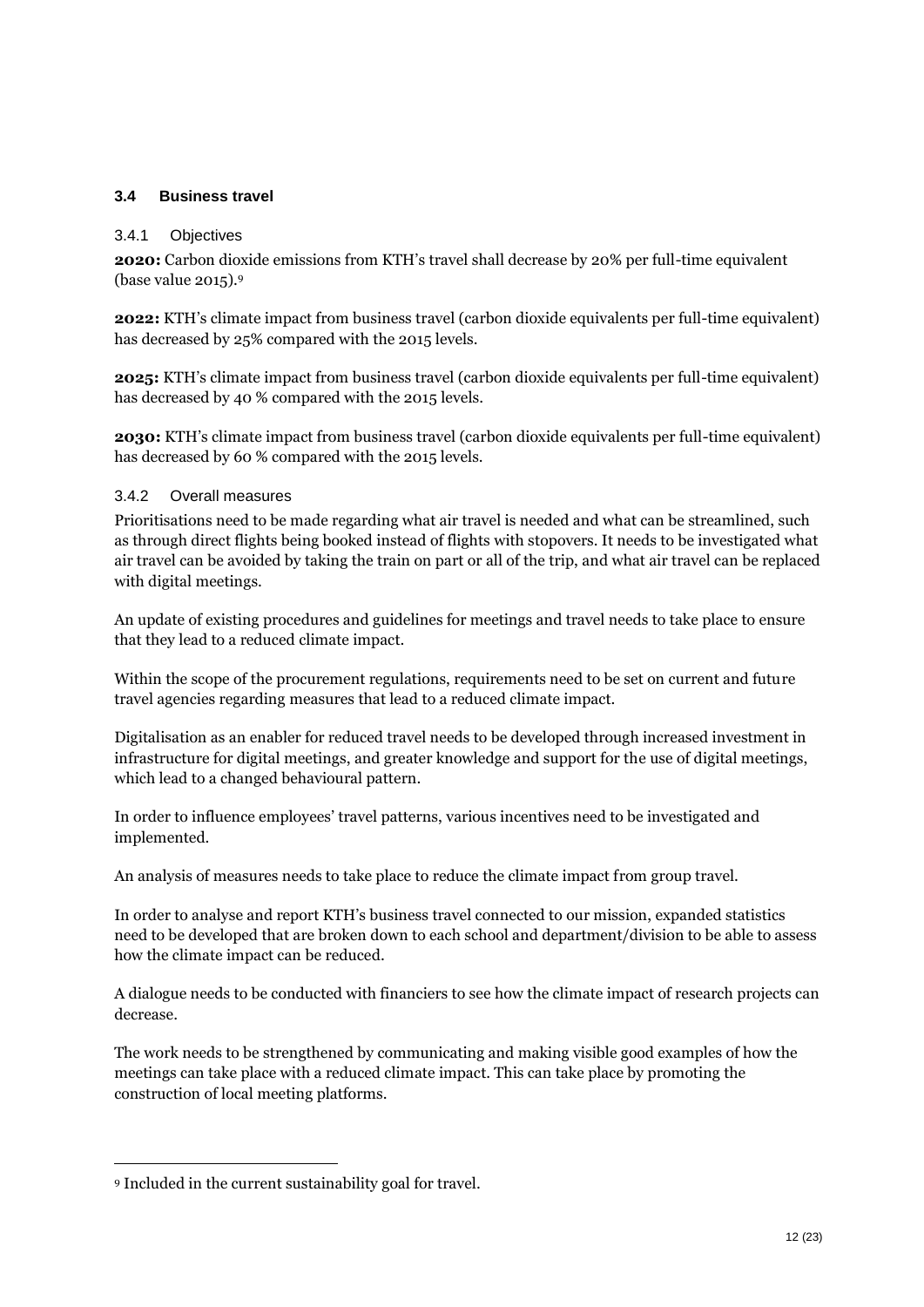Steps need to be taken that promote climate-neutral transports to and from campus in collaboration with property owners.

Current indicators<sup>10</sup> need to be developed so that they also reflect the more specific climate objectives. For example, indicators for the number of implemented travel-free meetings need to be clarified and further developed.

<sup>10</sup> For indicators, see Appendix 2.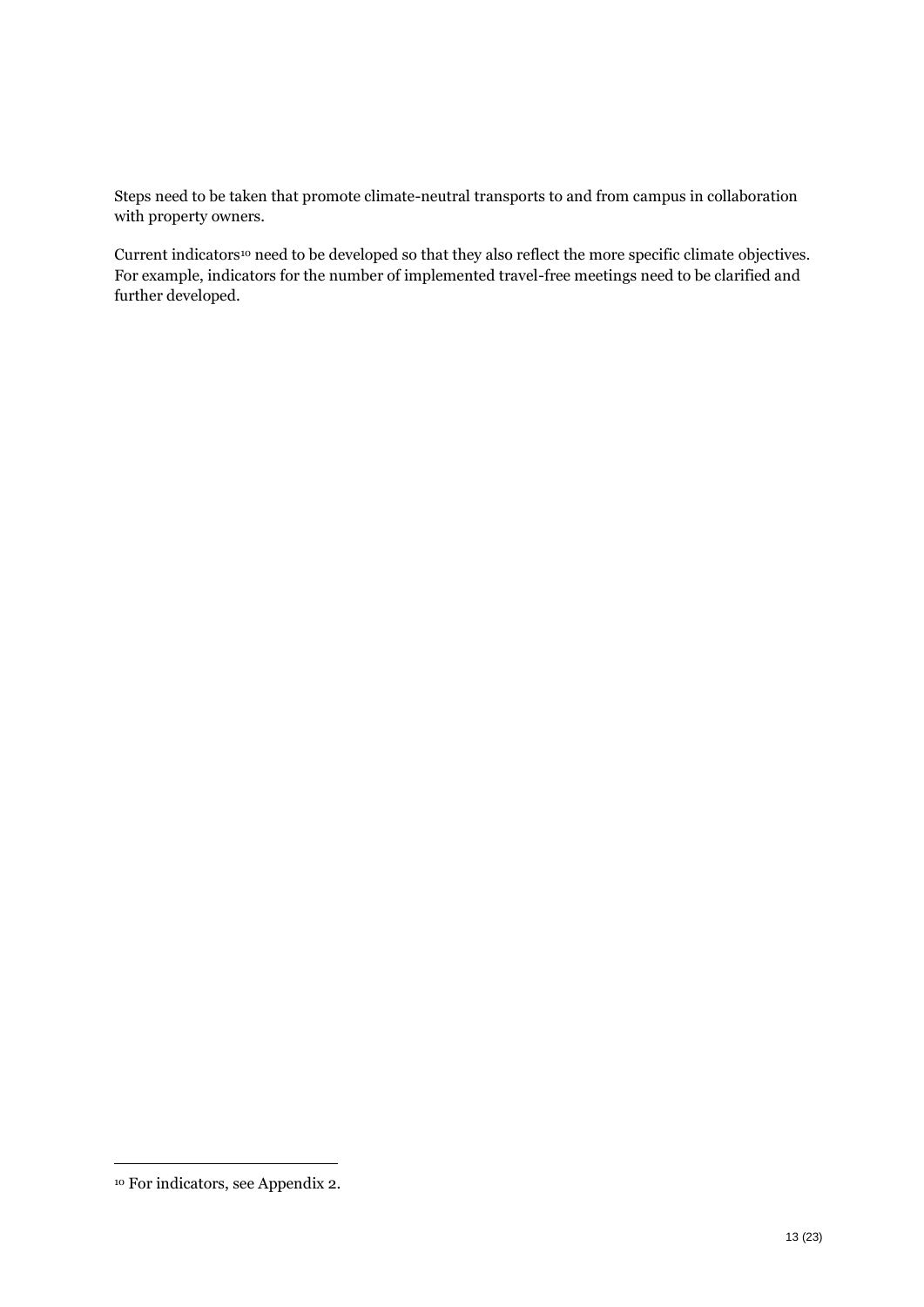#### <span id="page-13-0"></span>**3.5 Food and food services**

#### 3.5.1 Objectives

**2022:** KTH has cooperation with the procurement authority and other relevant actors to secure the knowledge required to describe from a life cycle perspective the climatic impact that arises in connection with food.

KTH systematically sets concrete climate requirements in the procurement and framework agreement for catering and climate requirements on restaurants where KTH has an agreement with the tenant.

Students and employees at KTH are well-informed about how their choice of food and drink affects the climate.

**2025:** KTH sets requirements in its procurements and orders regarding what each meal may maximally emit in the form of carbon dioxide equivalents per meal.

#### 3.5.2 Overall measures

Steps are being taken to quantify the climate impact from the food purchased by KTH.

Guidelines need to be prepared to set systematic and well-founded climate requirements on catering in both procurement and in orders. The guidelines shall be implemented in agreements with restaurants that KTH has subleases with. The guidelines are based on WWF's climate requirements for One Planet Plate meals<sup>11</sup>. The supplier is responsible for showing that the requirements are met. The guidelines contain requirements that no disposables and not bottled water shall be present in catering where possible.

An increased collaboration with THS is being developed and information measures and pressure on restaurants that lease premises on KTH's campus are being implemented with the aim of promoting food with a low climatic impact, reducing food waste and reducing the use of packaging and disposables.

Steps are being taken to make students and employees aware of how their food choices affects the climate and how they can promote food with a low climate impact, less food waste and less use of packaging and disposables.

Steps are being taken to promote society's awareness of food and climate by actively communicating KTH's research in the area to restaurants and cafés in KTH's campus areas and the public.

Indicators<sup>12</sup> for the above area are being developed to follow up and evaluate climate impact and that work takes place in agreement with the objectives.

<sup>11</sup> https://www.wwf.se/mat-och-jordbruk/one-planet-plate/kriterier-och-berakningsverktyg/

<sup>12</sup> For indicators, see Appendix 2.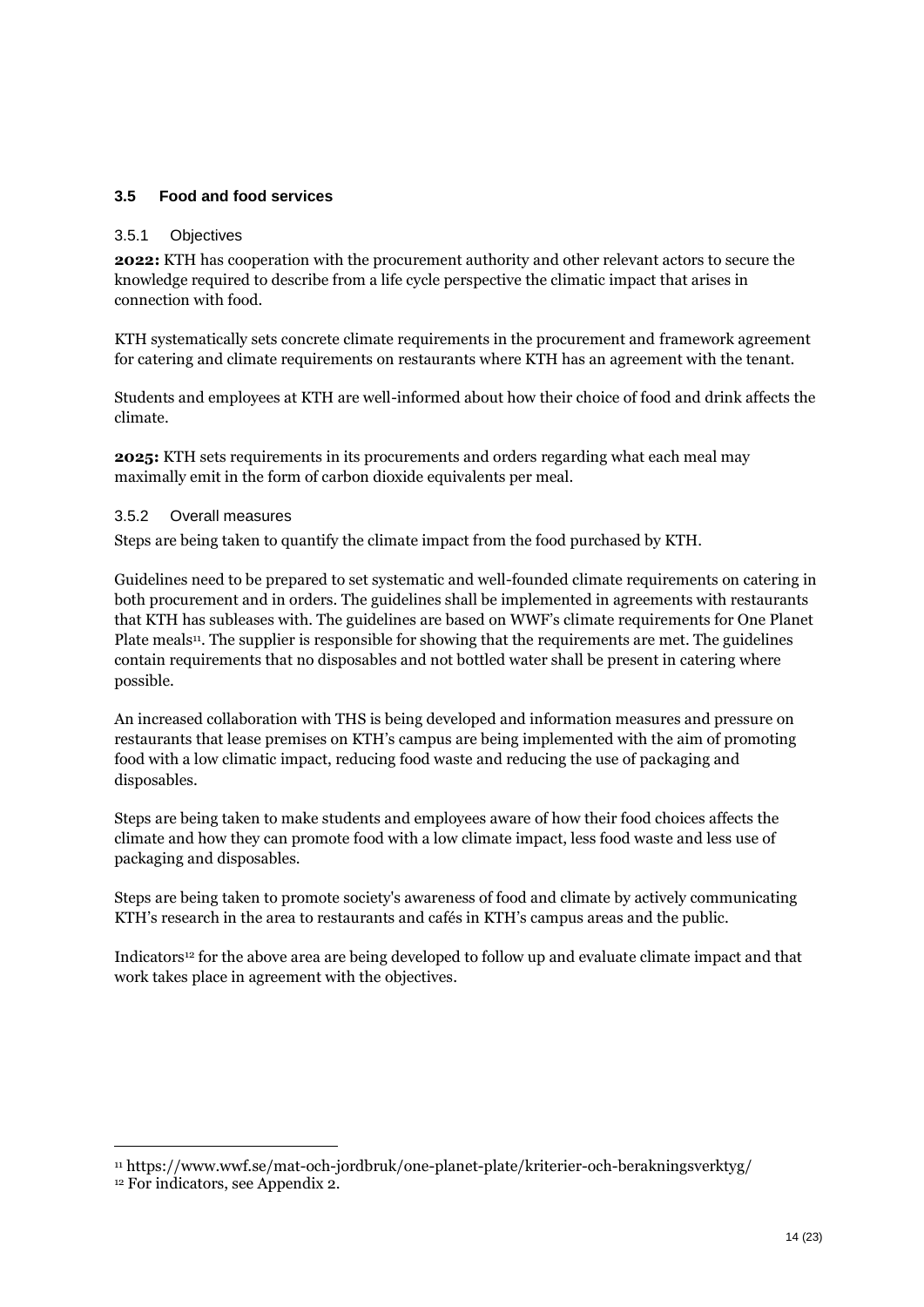#### <span id="page-14-0"></span>**3.6 Energy consumption**

#### 3.6.1 Objectives

KTH's property owner stands for KTH's energy supply. Implementation of stated objectives therefore takes place in coordination with them.

**2020:** KTH's energy use shall decrease by 10% (electricity, district heating, cooling) per full-time equivalent, full-time equivalent student and per square metre (base value 2015).<sup>13</sup>

**2022:** KTH's climate impact (in carbon dioxide equivalents and normal year-corrected) from energy consumption has decreased by 15% per full-time equivalent, full-time equivalent student and square metre compared with 2015.

Production of electricity on campus through solar cells has increased and measurements of produced electricity are conducted so that qualitative objectives (in MWh) can be defined and followed up.

KTH purchases district heating with negative emissions based on production of biocoal in the first stage and BECCS (bio energy with carbon capture and storage) in the future.

The efficiency of premises use has increased by 10% calculated per full-time equivalent student and full-time equivalent.

The need for supplemental heating in the form of electricity for climatisation of premises has disappeared entirely.

Implementation of "green leases", where incentives for KTH to work with energy efficiency improvements are clearly defined, has begun and is applied to half of the buildings at KTH.

**2025:** KTH has zero emissions of greenhouse gases from production of purchased electricity, heating and cooling.

KTH's energy consumption has decreased by 25% (electricity, district heating, cooling) per full-time equivalent, full-time equivalent student and square metre compared with 2015 levels without compromising on the indoor climate.

The efficiency of premises use has increased by 15 % calculated per full-time equivalent student.

Implementation of "green leases", where incentives for KTH to work with energy efficiency improvements are clearly defined, is applied to all of KTH's buildings.

**2030:** The climate impact from KTH's energy consumption is negative, with help from district heating based on BECCS (Bio-energy with carbon capture and storage) and biocoal.

#### 3.6.2 Overall measures

 $\overline{a}$ 

In order to become climate neutral by 2025 and have negative emissions by 2030, district heating suppliers must offer this and it must be purchased through property owners. There is therefore a need for collaboration in these issues.

<sup>&</sup>lt;sup>13</sup> Included in the current sustainability goal for energy consumption.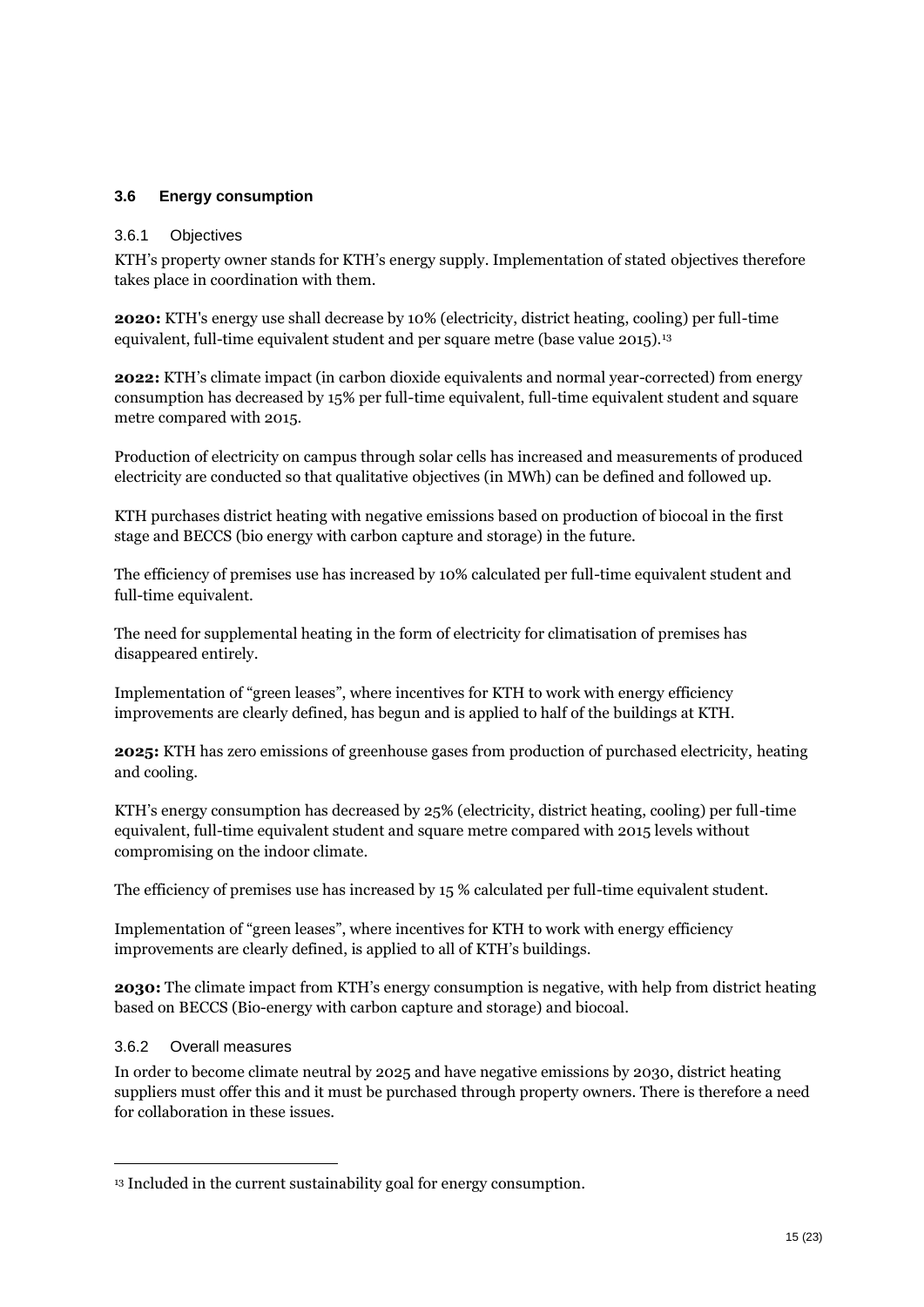Steps are being taken for increased installation of solar cells on suitable buildings on KTH's campus. The production of solar electricity on KTH's campus shall be able to be measured and reported in a readily available manner so that qualitative objectives (in MWh) can be defined.

Steps are being taken for initiation of annual follow-up of the efficiency of premises use and maintenance of premises. Investigation needs to be done of possibilities to streamline the premises use through changes in scheduling.

Steps are being taken for continued work for energy efficiency improvements in cooperation with KTH's property owners, such as in the form of improved control of ventilation, heat recovery from ventilation air and that the lecture rooms' ventilation systems are connected to KTH's premises booking system for more efficient energy optimisation and improved climate experience. Employee and student comfort shall be taken into account in the work.

Follow-up of the indoor climate needs to take place so that premises supplemental heating in the form of direct electricity is not needed.

Steps are being taken for the establishment of a Green Lease with KTH's property owners that among other things regulates the points above that KTH does not control itself. The agreements shall give KTH incentive to save energy.

An overall review is being done to investigate the need for and the possibilities of balancing the energy consumption on KTH's campus areas by using excess energy and potential property-related surplus production of renewable energy between properties. And investigation of the need for and the possibilities of storing energy. The actors are identified, between which the collaboration needs to take place for the measures to be able to be realised.

Current indicators<sup>14</sup> may need to be specified so that they also reflect the more specific climate objectives. For example through specification of normal year corrected figures for energy consumption.

<sup>14</sup> For indicators, see Appendix 2.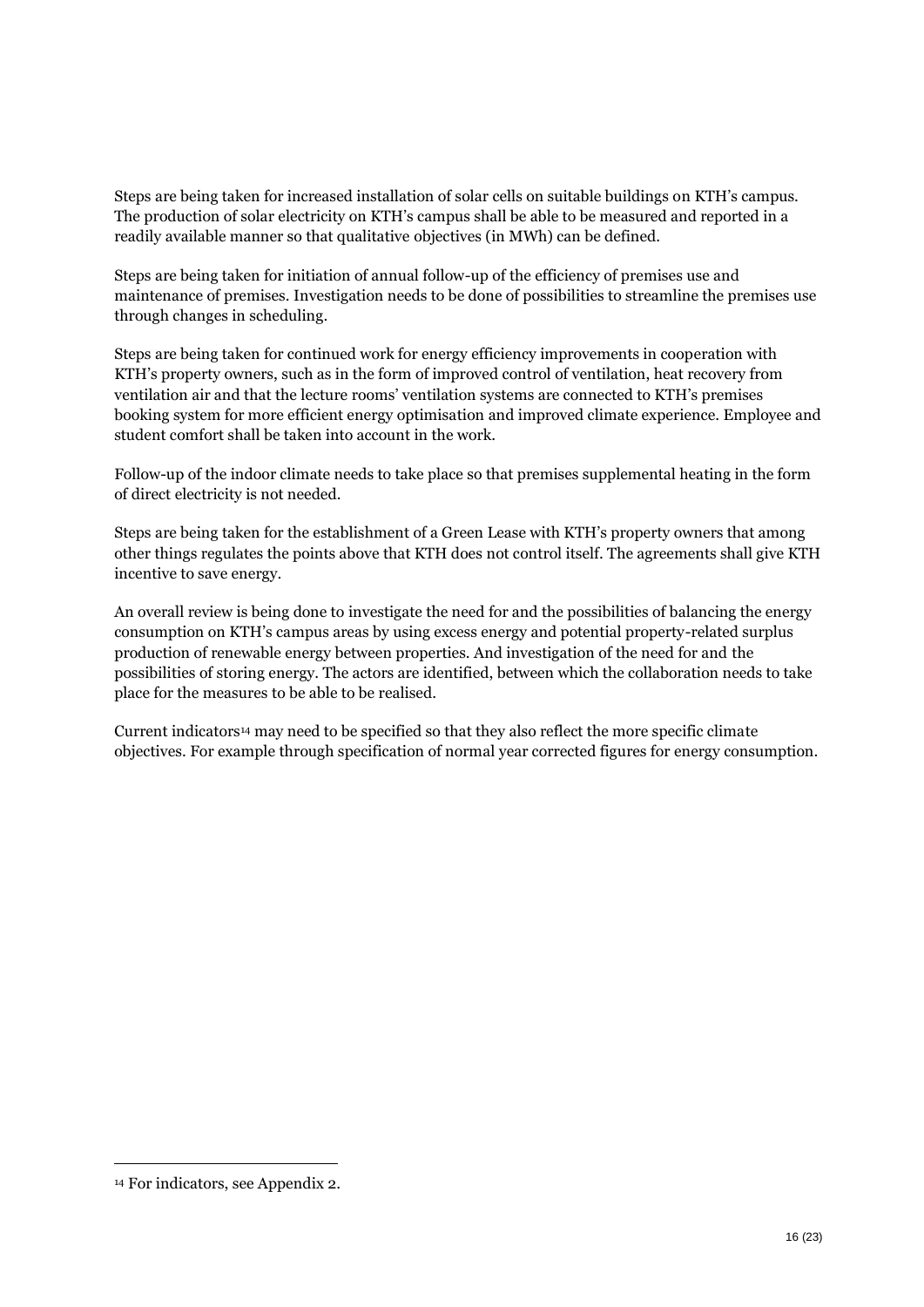#### <span id="page-16-0"></span>**3.7 Property portfolio, construction and rebuilding**

#### 3.7.1 Objectives

KTH's property owners extensively stand for KTH's new construction and conversions. Implementation of stated objectives therefore takes place in coordination with them.

**2022:** KTH's requirement specifications for new construction and conversion, as well as purchasing of furnishings and fittings contain clear climate requirements.

New construction and conversions, as well as demolition of buildings are primarily avoided and existing structural framework is kept where possible.

In decisions on demolition, conversion and new construction, climate impact is estimated and taken into account.

In new construction and conversion, the lowest possible climate impact is strived for.

Relevant certifications are used and the highest class is strived for.

**2025:** Potential new construction has 40% lower climate impact than the corresponding type building in 2015.

KTH prioritises climate aspects within the framework of the procurement regulations that exist, in the selection of suppliers and in the planning of construction processes in new construction and conversions on campus.

**2045:** New construction and conversion are climate neutral.

#### 3.7.2 Overall measures

In order to achieve set objectives, a greater collaboration, pressure and setting requirements on KTH's property owners are necessary regarding climate aspects in new construction and conversions. Such pressure can be applied on several levels.

Steps are being taken so that the climate impact is taken into account in early phases of the planning and building process, which KTH can promote, for example, by pushing for function-based procurement requirements to be set, where incentives are given for innovative solutions with a low climate impact from a life-cycle perspective.

Steps are being taken so that KTH can work for construction materials and fuels used in new construction and conversions to be chosen with low or net zero climate impact.

Steps are being taken so that KTH can push for efficient, flexible layouts and removable constructions that reduce the need for new materials in conversion or maintenance and re-use of materials if/when it is beneficial from a life cycle perspective.

In order to ensure that set climate requirements are complied with, KTH should systematically follow up requirements on KTH's property owners and suppliers and push for the property owners to in turn follow up the requirements on their suppliers.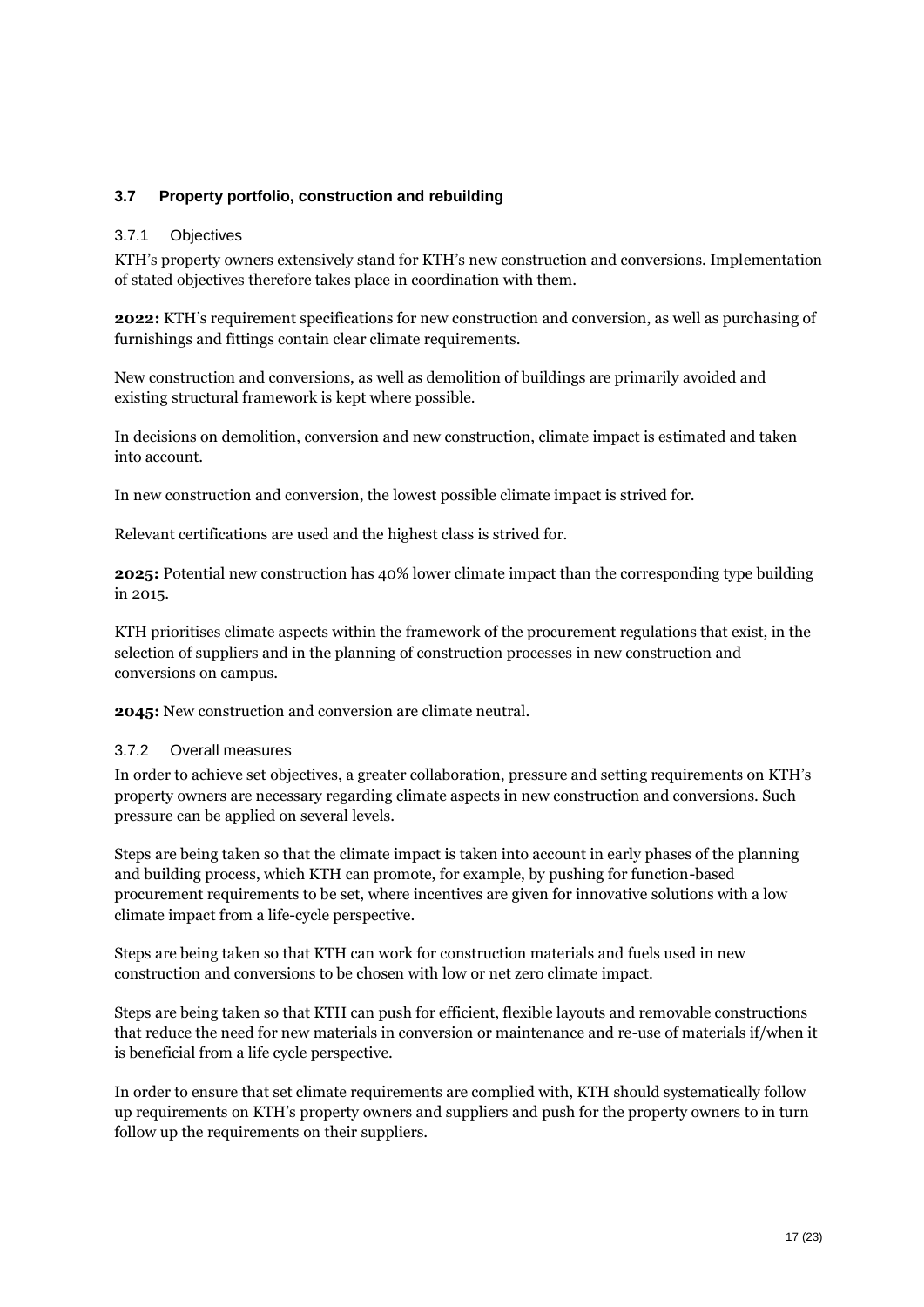For new construction and conversions, the Sweden Green Building Council Gold standard shall be a starting point and any deviations shall be motivated. The possibility to certify KTH Campus Valhallavägen according to Citylab shall be reviewed as well as the possibility to collaborate with property owners to build climate neutral buildings according to the Sweden Green Building Council's new certification system.

Steps that are related to the area "Property portfolio, new construction and conversion" are also found in the areas "Waste management", "Energy consumption" and "Purchasing and procurement of goods and services".

Current indicators<sup>15</sup> need to be further developed so that they also reflect the more specific climate objectives.

<sup>15</sup> For indicators, see Appendix 2.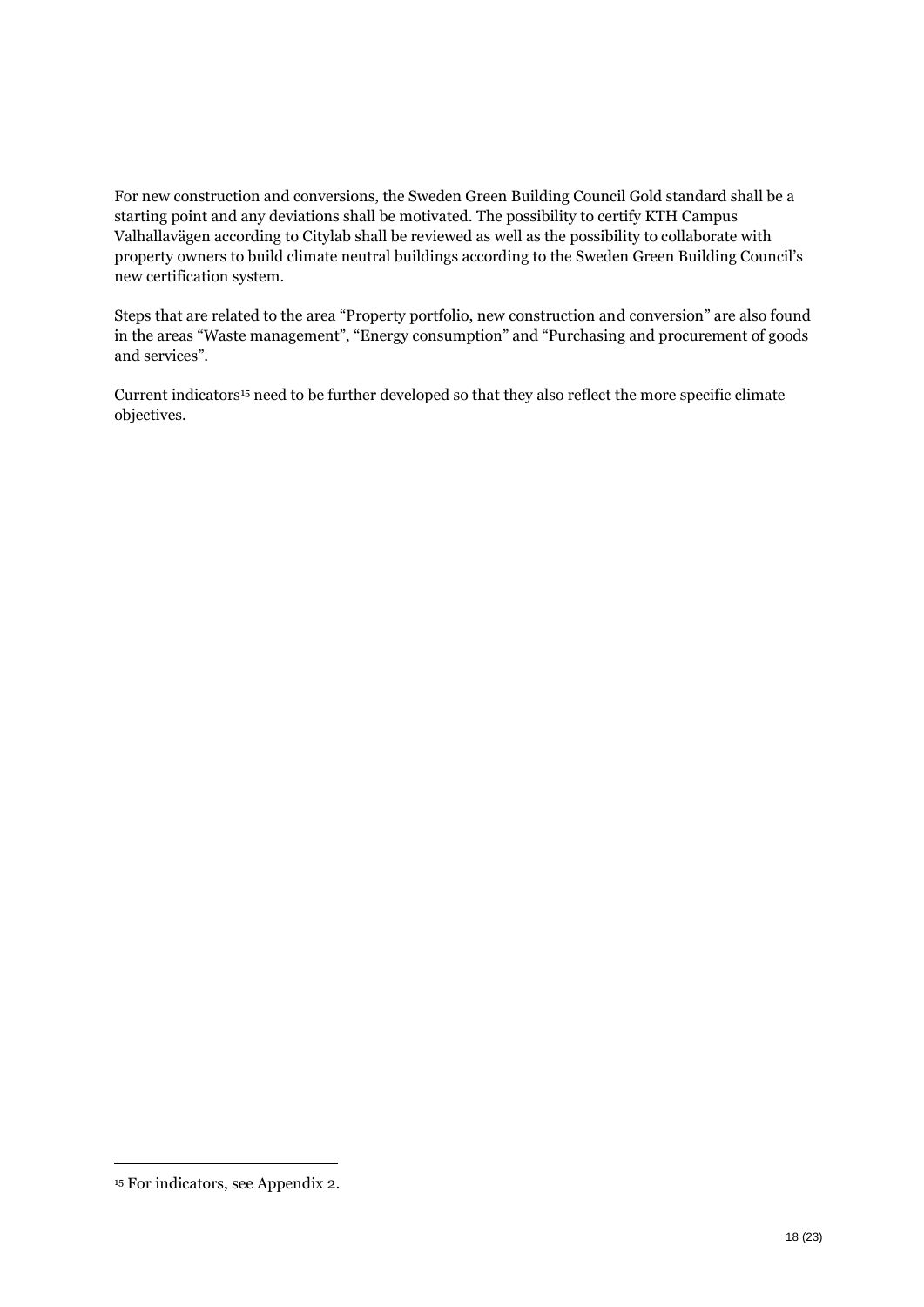#### <span id="page-18-0"></span>**3.8 Waste management**

#### 3.8.1 Objectives

**2020:** Conditions for source sorting shall exist at all of KTH's campuses, the amount of waste shall decrease per person and the proportion of source-sorted waste shall increase.<sup>16</sup>

**2022:** The amount of waste decreased in weight per full-time equivalent student and full-time equivalent by 20% and the proportion of source-sorted waste (including food waste) increased (base year 2020).

Internal systems and space for re-use and repair of furniture and furnishing materials for employees are established and communicated at KTH.

**2025:** The amount of waste decreased in weight per full-time equivalent student and full-time equivalent by 25 % and the proportion of source-sorted waste (including food waste) increased (base year 2020).

The amount of furniture and furnishing materials that go to waste management has decreased sharply (base year 2020).

Source sorting of plastic packaging has increased to reduce the amount of plastic waste that goes to incineration (base year 2020). In the purchase of plastic, plastic that goes to recycling shall always primarily be chosen.

Recycling and re-use of all major waste streams (household-like waste, furniture, IT equipment and other electronic waste and so on) is well-established and works well at every part of KTH.

**2030:** The amount of waste decreased in weight per full-time equivalent student and full-time equivalent by 30 % and the proportion of source-sorted waste (including food waste) increased (base year 2020).

Prerequisites for an extended sustainability of furniture, IT equipment and other electronics, and other relevant products are in KTH's procurement and purchasing processes and other relevant processes.

#### 3.8.2 Overall measures

 $\overline{a}$ 

Steps are being taken for greater requirements being set on landlords and restaurants that are on KTH's campus to obtain an improved waste management and prevention of waste in accordance with the objectives above.

Measures need to be investigated because KTH handles and owns the household waste in its entirety. Handling of household waste is being lifted out of the current lease with all landlords.

Steps need to be taken for the introduction of measurements from a life cycle perspective of the climate impact for the waste that has arisen.

Steps are being taken to increase knowledge and expertise about purchasing, consumption, waste minimisation and waste management among KTH's employees, students and other relevant stakeholders.

<sup>16</sup> Included in the current sustainability goal for waste (KTH's Campus).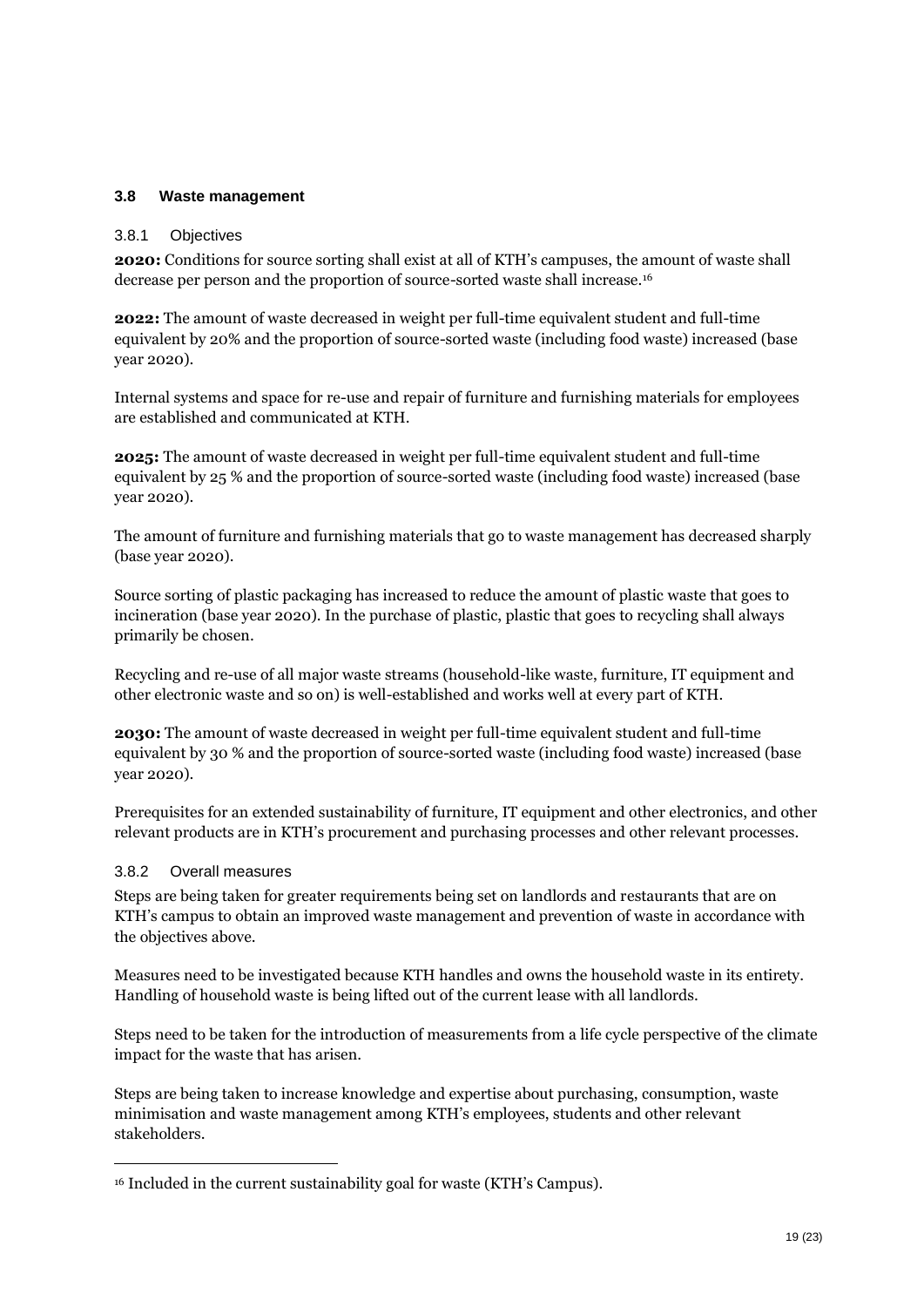Steps are being taken for the introduction of requirements in all leases regarding access to full-scale source sorting and measurable data.

Waste minimisation measures are being implemented, such as promotion of good planning, smart purchasing and dialogue with suppliers, as well as through increased internal recycling and re-use. The collaboration needs to take place with other universities and authorities, particularly with the Swedish Legal, Financial and Administrative Services Agency, regarding increased re-use.

Steps are being taken to highlight KTH-based innovations and project work related to waste management on KTH's campus areas.

Measures are being implemented to re-use/recycle/sell larger shares of equipment in new construction and conversions. Including figures in waste statistics for how large amounts of equipment are thrown out in connection with conversions. Requirements in conversions of deliveries of measurable data.

Current indicators<sup>17</sup> are to be further developed so that they also reflect the more specific climate objectives. For example, by measuring the climate impact from the generated waste and by including a larger amount of waste in the statistics.

<sup>17</sup> For indicators, see Appendix 2.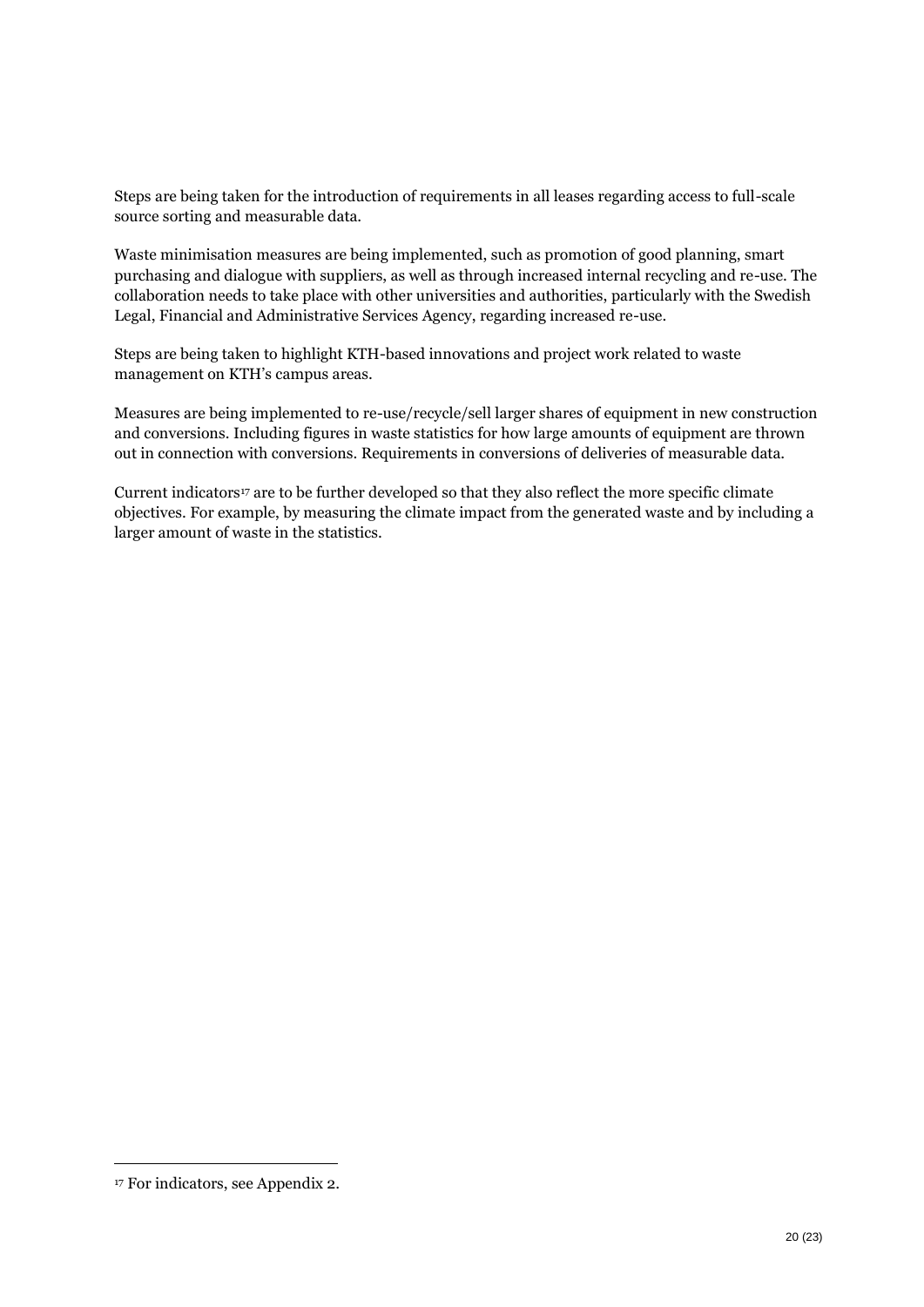#### <span id="page-20-0"></span>**3.9 Purchasing and procurement of goods and services**

#### 3.9.1 Objectives

**2020:** Sustainability requirements shall be set in all procurements, suborders and purchases, where possible. The requirements shall be continuously evaluated and further developed.<sup>18</sup>

**2022:** Climate requirements are set in the procurements, suborders and purchases where they provide the greatest effect.<sup>19</sup>

**2025:** The climate impact from procured goods and services has decreased by 40% compared with 2015.

**2030:** The climate impact from procured goods and services has decreased by 60 % compared with 2015.

#### 3.9.2 Overall measures

In order to point out prioritised areas, where KTH shall set climate requirements, and it provides the greatest effect from a life cycle perspective, an analysis of KTH's climate impact must be done.

Measures are being implemented that promote reduced purchases of products, such as by extending the lifespan of existing products, increasing re-use of products within and outside the organisation, as well as purchases that promote circular business models where services rather than products are purchased.

Measures are being implemented to clarify resource-efficient products in purchasing systems so that it becomes easier to choose them. Include more agreement areas that are clarified.

Guidelines are prepared to guide purchases towards products or services with minimal climate impact when options are available.

Based on the analysis of the climate impact, procurement areas are identified where the setting of requirements and follow-up have the greatest impact on the climate. Development takes place of requirement setting and follow-up of these areas.

In the role as orderer of furniture and furnishings, requirements need to be set on equipment being designed for refurbishment, re-use and recycling, that equipment shall hold environmental certification (e.g. Svanen, EU Ecolabel or ÖKO-Tex) and if possible to some extent shall be made of recycled materials.

Measures that are related to the area of "Purchasing and procurement of goods and services" are also in the areas of "Food and food and beverage service" and "Property portfolio, new construction and conversion".

Current indicators<sup>20</sup> need to be further developed so that they also reflect the more specific climate objectives.

<sup>18</sup> Included in the current sustainability goal for purchasing and procurement of goods and services.

<sup>19</sup> The greatest effect refers to the areas identified in an environmental analysis of purchasing.

<sup>20</sup> For indicators, see Appendix 2.